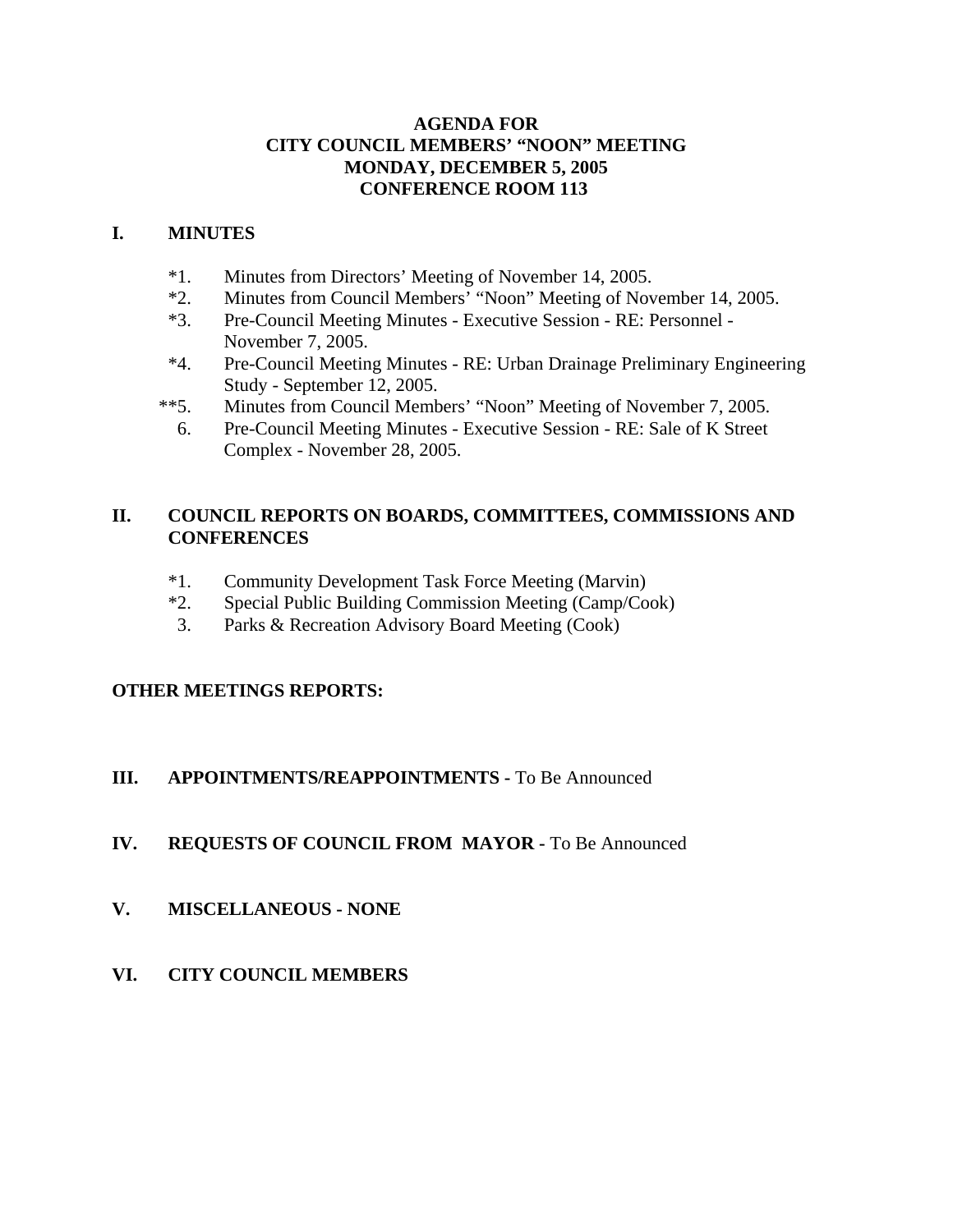# **VII. MEETINGS/INVITATIONS**

 1. Holiday Ball at the Auld Recreation Center, 1650 Memorial Drive (in Antelope Park) from 7:00 p.m. to 9:00 p.m. - (We would be honored if you could attend at least one of the Balls: Monday, Dec. 5<sup>th</sup>; Wed., Dec. 7<sup>th</sup> or Thurs., Dec. 8<sup>th</sup> - RSVP to 441-7877 - (See Invitation)

**VIII. ADJOURNMENT**

# **\*HELD OVER FROM NOVEMBER 21, 2005. \*\*HELD OVER FROM NOVEMBER 28, 2005.**

ca120505/tjg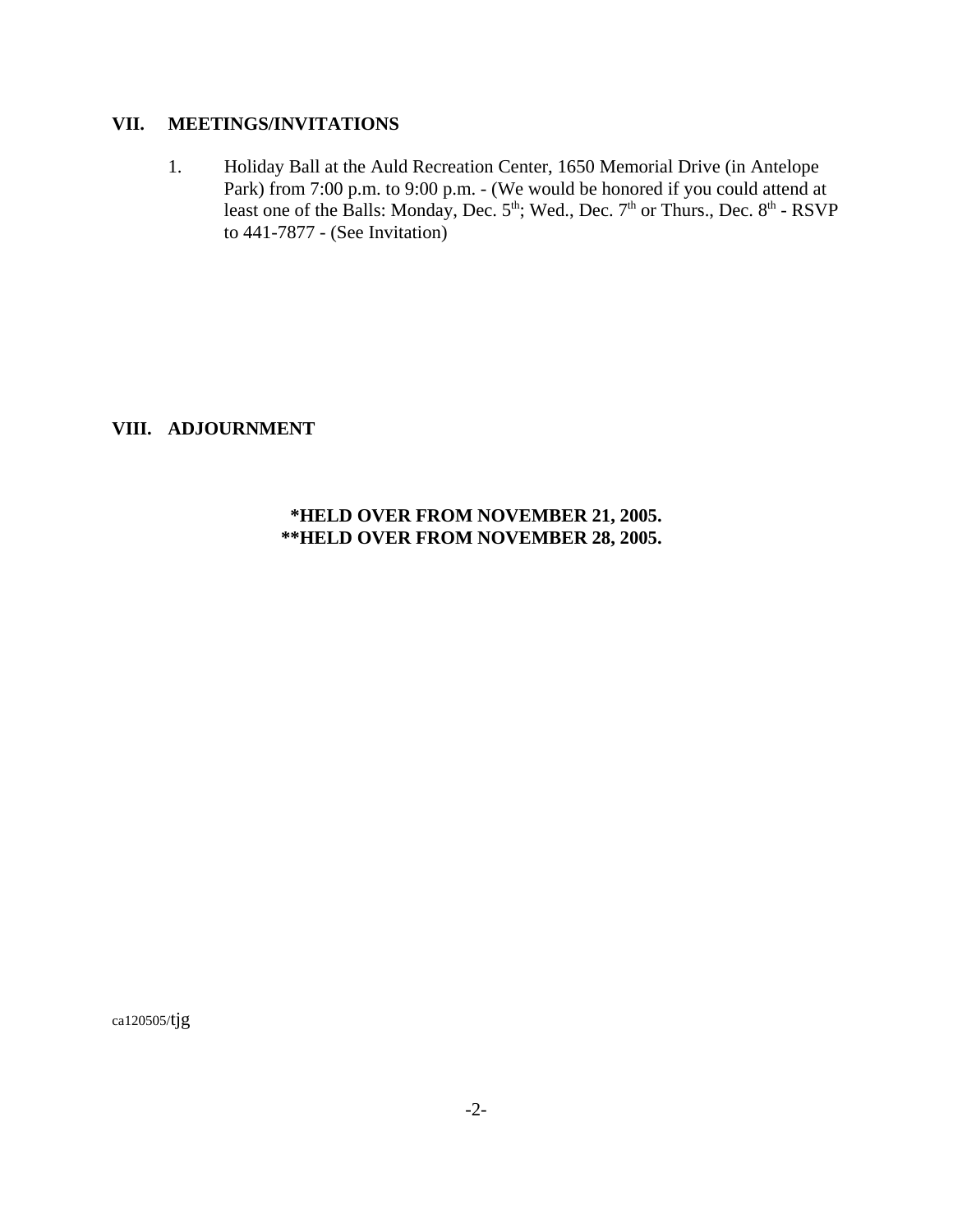# **MINUTES CITY COUNCIL MEMBERS' "NOON" MEETING MONDAY, DECEMBER 5, 2005 CONFERENCE ROOM 113**

**Council Members Present:** Ken Svoboda, Chair; Patte Newman, Vice-Chair; Jonathan Cook, Dan Marvin; Annette McRoy, Robin Eschliman

### **Council Member Absent:** Jon Camp

**Others Present:** Mark Bowen, Rick Hoppe, Mayor's Office; Dana Roper, City Attorney; Tammy Grammer, City Council Staff and Deena Winter, Lincoln Journal Star Representative.

## **I. MINUTES**

- \*1. Minutes from Directors' Meeting of November 14, 2005.
- \*2. Minutes from Council Members' "Noon" Meeting of November 14, 2005.
- \*3. Pre-Council Meeting Minutes Executive Session RE: Personnel November 7, 2005.
- \*4. Pre-Council Meeting Minutes RE: Urban Drainage Preliminary Engineering Study - September 12, 2005.
- \*\*5. Minutes from Council Members' "Noon" Meeting of November 7, 2005.
	- 6. Pre-Council Meeting Minutes Executive Session RE: Sale of K Street Complex - November 28, 2005.

Chair Ken Svoboda, by acclamation of the Chair, approved the minutes. No objections were offered, the minutes were approved as presented.

# **II. COUNCIL REPORTS ON BOARDS, COMMITTEES, COMMISSIONS AND CONFERENCES**

\*1. **Community Development Task Force Meeting** (Marvin) — Mr. Marvin reported they have coming forward a comprehensive federally required presentation. He thinks they are going to put it on channel 5 which should be in December or January. They approved the budget. Wynn Hjermstad (Urban Development Department) seems to think that the Federal Governments likely to cut Community Development Block Grant (CDBG) money by about \$200,000 to the City of Lincoln which would be a hard cut. The CDBG money is distributed between housing. It will be a hit to the broad number and then how that gets allocated is a budget discussion. Mr. Marvin stated they usually get \$2 million, so they would get \$1.8 million which is a 10% cut and that's a sizable amount of money.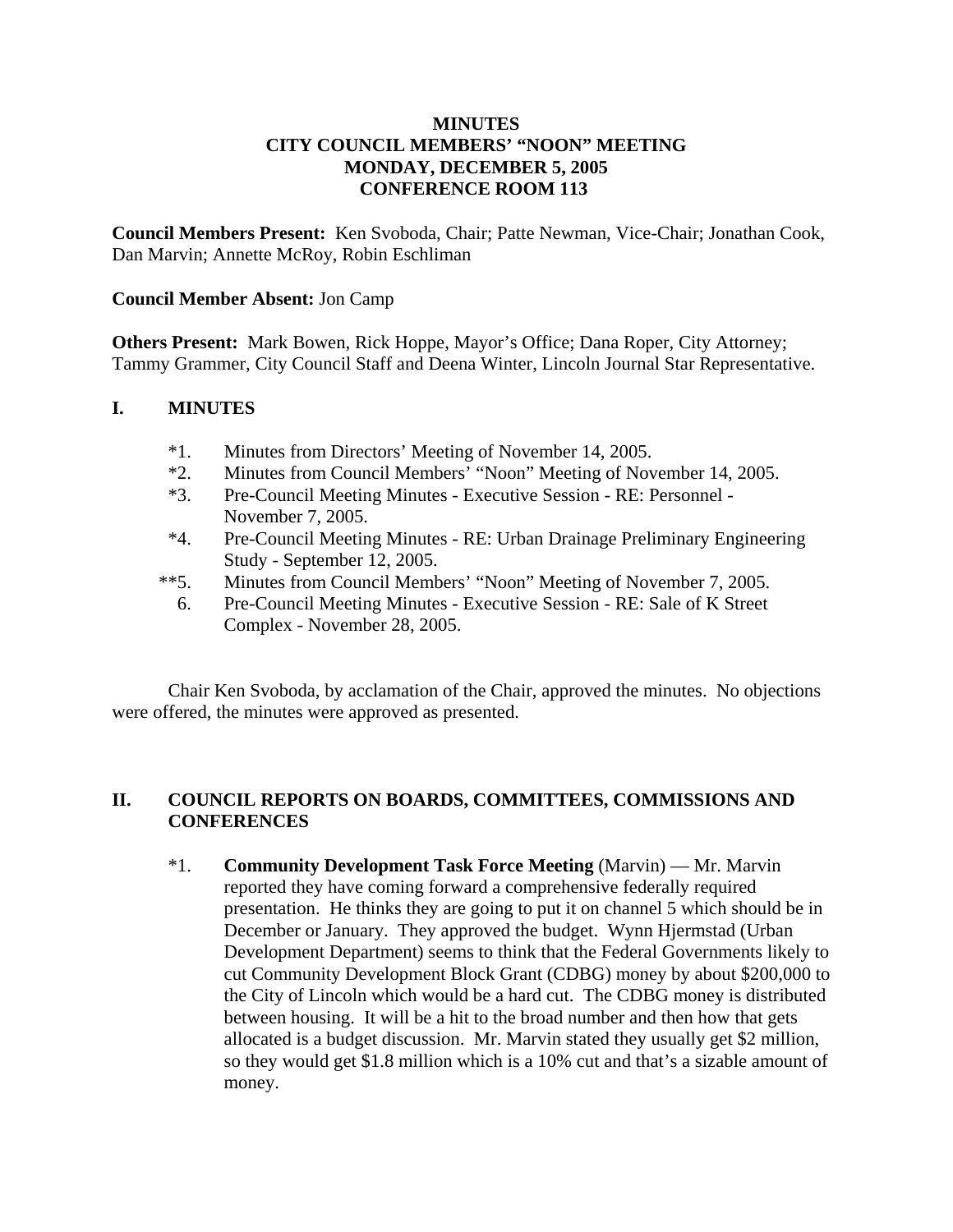\*2. **Special Public Building Commission Meeting** (Camp/Cook) — Mr. Cook reported this special meeting was held primarily to deal with the Courthouse Plaza because the Building Commission had to wait for the County Board and the City Council to approve the purchase of the building and the bonds. Noting, the Public Building Commission does not have the ability to do that stuff without Council and County Board approval. So, once that was given they thought they should act quickly to carry out the purchase.

The only other thing acted on at this meeting was requesting a letter be sent to the Mayor regarding "K" Street which is on the Directors' Addendum. The letter was requesting that the City of Lincoln provide a written verification that the City of Lincoln will reimburse the Public Building Commission and/or it's tenants or vendors in the "K" Street Records Facility" for any costs incurred for studies or other expenses related to the proposed sale of the facility.

 3. **Parks & Recreation Advisory Board Meeting** (Cook) — Mr. Cook stated he did report back on their action on the Herbert property and an interesting thing related to this is that they approved as a Board a revised Endowment Policy. They have been requiring that contributions to the City such as sculptures or whatever have an endowment along with them for maintenance during the life of that piece of art and they now are requiring an endowment for land donations as well. Since there is always a maintenance cost and so that will be added. Mr. Cook commented that could have effected the Herbert contribution, but they were not asking for any additional money to go along with it.

Regarding the Golf Committee, at the Boosalis Park they are going to put in an Archery Range Facility. They had a meeting with the neighbors out in that area of town at Northstar High School on November  $21<sup>st</sup>$ . No opposition, it seemed very positive and so they are going to move ahead with it.

They elected a new Chair and Vice Chair. They carried over their Chair Sue Quambusch, so she will be Chair again and Susan Rodenburg is now Vice Chair.

They discussed possible financing issues related to the Infrastructure Finance Committee. Possibility of a bond and what kind of timing. But, they did not come to any conclusions they just talked about some of the things the Finance Committee was talking about.

#### **OTHER MEETINGS REPORTS:** -

Ms. Newman stated she attended the Turner Ditch Meeting which is in her district. They kind of struggled with this a couple years ago, so if they have questions ask her.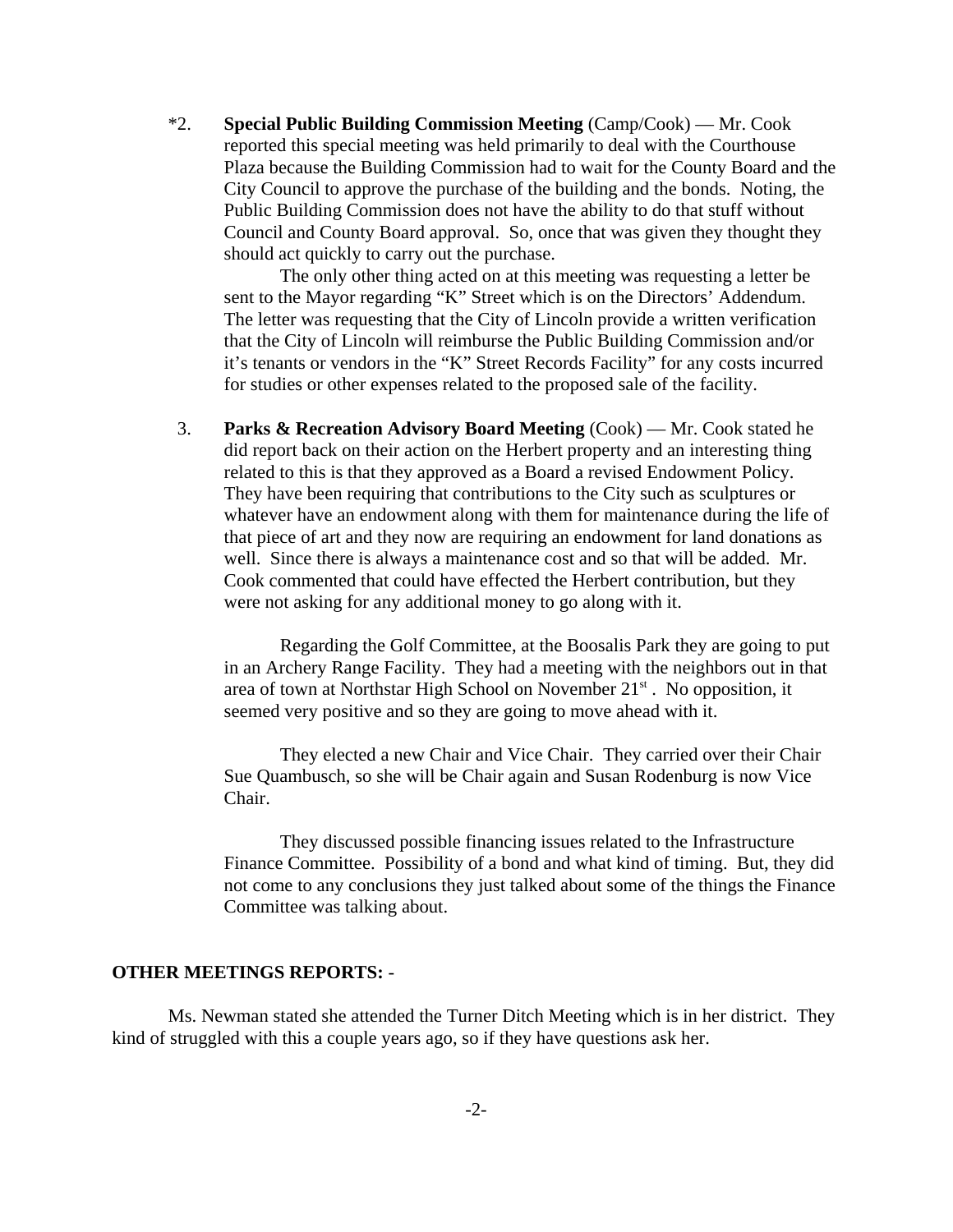Mr. Svoboda stated he attended the Haymarket Development Corporation Meeting last week as the Council representative on that board. They approved the budget and received numerous reports from various committees including the Events Committee. They had a short presentation on the "K" Street property.

Mr. Svoboda reported they had an Internal Liquor Committee Meeting last week. It was a short meeting because they toured the Detox Center at Cornhusker Place and it was good tour.

#### **III. APPOINTMENTS/REAPPOINTMENTS** -

Rick Hoppe stated the Mayor has decided to Reappoint Ron Melbye, Patty McManus, and Tom Schleich to the LES Board which should be on Council Agenda next week.

### **IV. REQUESTS OF COUNCIL FROM MAYOR -**

#### **MARK BOWEN -**

Mark Bowen stated next week looks like a busy Pre-Council week for Council. Following discussion, Right now it looks like the Pre-Council schedule for next week would be the following with starting time at 8:30 a.m.: (subject to change)

- 1.) Executive Session RE: "K" Street Power Plant 1 hour
- 2.) RE: Assessed value vs Appraised 45 minutes
- 3.) RE: Salt Creek Floodplain mapping 45 minutes

Mr. Bowen handed out to Council the draft Agenda for their Budget Forecast Meeting scheduled for Wednesday, December  $14<sup>th</sup>$  at The Cornhusker Hotel. Mr. Bowen commented one of the things that he noticed is that they probably need to start earlier. Following discussion, Council agreed they would start at 1:00 p.m. instead of 2:00 p.m. Mr. Bowen stated to Council that he will have a revised Agenda for them on Monday.

#### **ANN HARRELL - ABSENT**

#### **RICK HOPPE - NO FURTHER COMMENTS**

#### **DANA ROPER, City Attorney - NO COMMENTS**